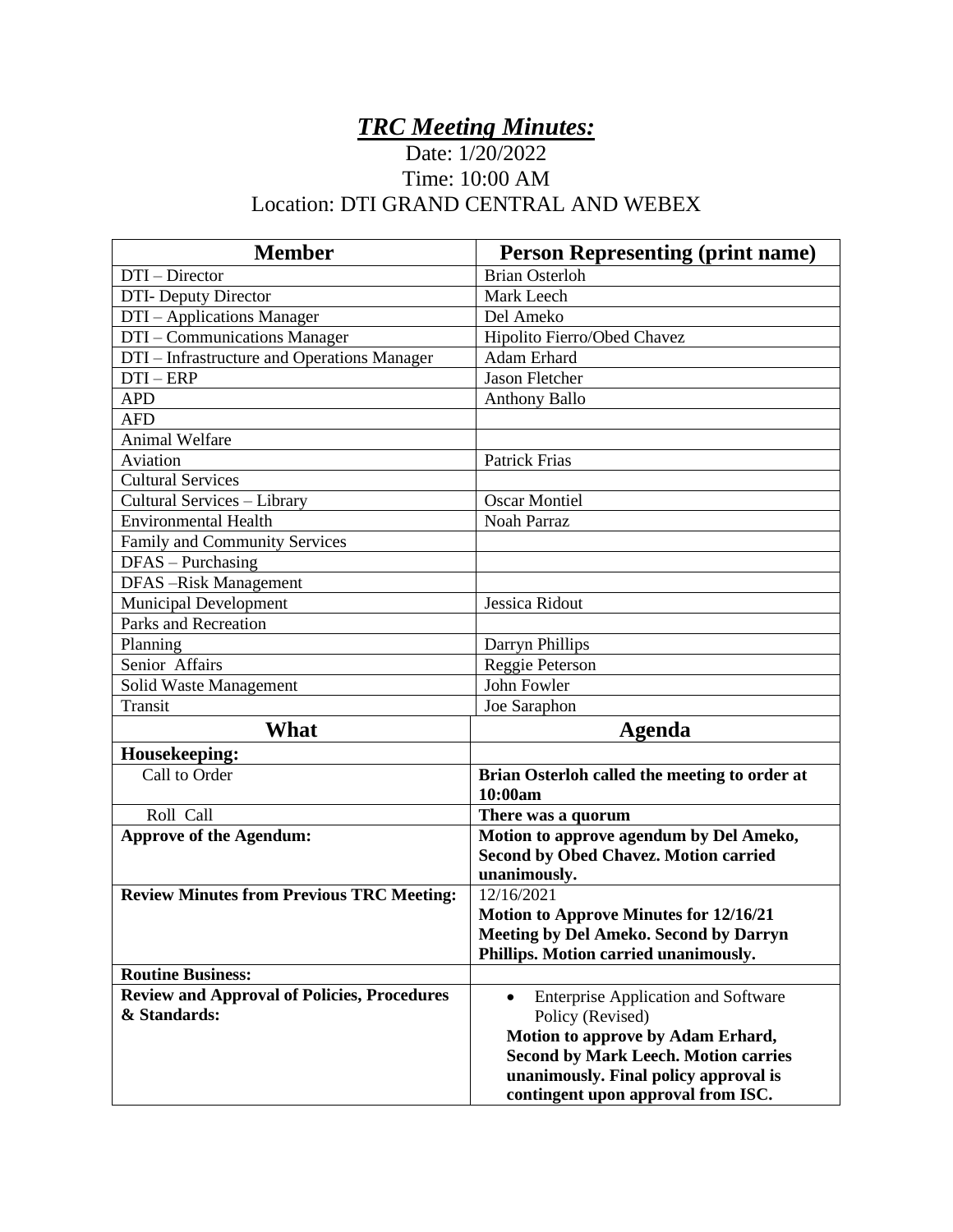|                            | Incident Reporting and Response Policy<br>$\bullet$<br>for Abuse Using Technology (revised)<br>Motion to approve by Adam Erhard,<br><b>Second by Oscar Montiel. Motion carries</b><br>unanimously. Final policy approval is<br>contingent upon approval from ISC.<br>TRC Membership Standard (revised)<br><b>Motion to approve Standard by Mark</b><br>Leech, Second by Reggie Peterson. Motion<br>carries unanimously.                                                                                                                                                                                                                                                                                                                                                                                                                                                                                                                                                                                                                                                                                                                                                                                                                                                                                                                                                                                                                                                                  |
|----------------------------|------------------------------------------------------------------------------------------------------------------------------------------------------------------------------------------------------------------------------------------------------------------------------------------------------------------------------------------------------------------------------------------------------------------------------------------------------------------------------------------------------------------------------------------------------------------------------------------------------------------------------------------------------------------------------------------------------------------------------------------------------------------------------------------------------------------------------------------------------------------------------------------------------------------------------------------------------------------------------------------------------------------------------------------------------------------------------------------------------------------------------------------------------------------------------------------------------------------------------------------------------------------------------------------------------------------------------------------------------------------------------------------------------------------------------------------------------------------------------------------|
| <b>Review TRC Request:</b> | <b>Project Title:</b><br>TREE PLOTTER SOFTWARE - PARK<br>MANAGEMENT - Sean O'Neil / Tori Fox                                                                                                                                                                                                                                                                                                                                                                                                                                                                                                                                                                                                                                                                                                                                                                                                                                                                                                                                                                                                                                                                                                                                                                                                                                                                                                                                                                                             |
|                            | 1. Description<br>Continuation of Tree Plotter Subscription<br>2. Business Case / Justification<br>The Urban Forestry section within the Parks and<br>Recreation Department will be utilizing TreePlotter<br>Inventory software through PlanIT GEO to map and<br>organize survey data of trees within the Albuquerque<br>parks system. TreePlotter is a web-based GIS<br>platform that will serve a multitude of purposes, such<br>as a data repository with both cloud-based and GIS<br>vector and attribute table data download storage,<br>statistical data analysis tools, guided user interface<br>for public access and data interaction, and a platform<br>for arboricultural work orders, organization, and asset<br>management and monitoring. Planit GEO will be<br>conducting a professional surveying and inventorying<br>project of all city park trees, with TreePlotter<br>Inventory being the data input platform. Acquiring<br>and maintaining web-based access to this software<br>will be critical in data management and expansion<br>from this initial surveying effort. Access to this<br>software will facilitate data alignment and structure<br>with other partner organizations utilizing this<br>platform, such as Tree New Mexico and the ABQ<br>Neighborwoods project, and other municipalities<br>within the State.<br>3. Maintenance, Training and Other<br><b>Associated Costs</b><br>Training provided<br>4. Impact to City / Dept Resources<br>minimal |